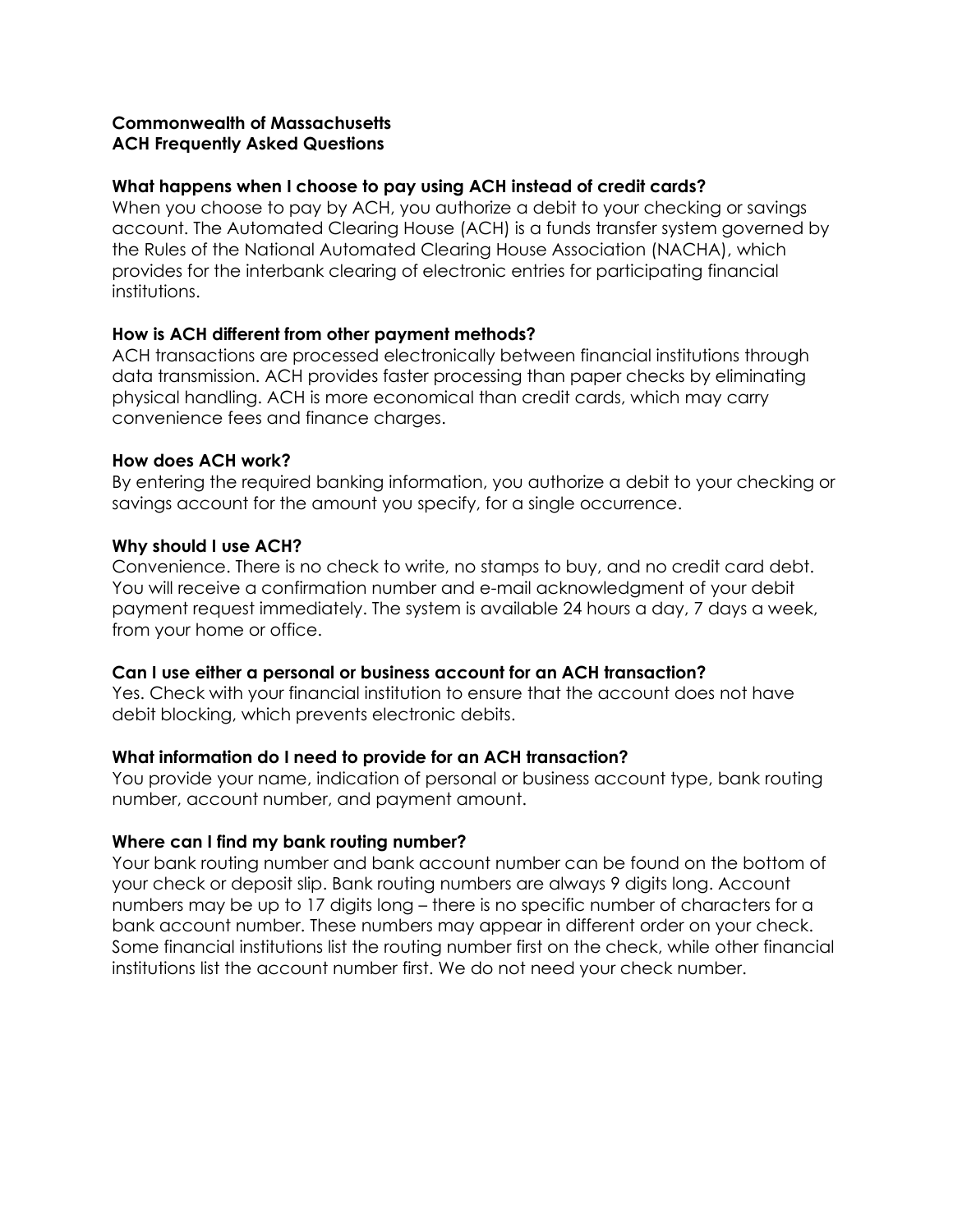Here is an example of where you can find this information on your checks:



# **Do I need to notify my bank that I am paying by ACH?**

Please check with your financial institution to make sure that the account is "ACH enabled" or that "debit blocking is removed" so that the debit to your account can be processed.

## **How do I know the ACH transaction was successfully processed?**

After submitting your payment, you will receive confirmation indicating that your request for payment was accepted. Retain or print this important information until the transaction is processed and settled. In addition, the confirmation number, contact information and an acknowledgment will be sent to the email address you entered as part of the payment transaction. Finally, the ACH transaction will appear on your bank statement once settlement occurs.

### **How will the ACH transaction appear on my bank statement?**

An abbreviation for the processor, Commonwealth of Massachusetts, and/or the department name will appear on your bank statement with the amount of the transaction. It will take up to three (3) business days for the ACH transaction to post to your account. High dollar ACH transactions over \$15,000.00 may take up to eight (8) business days to settle.

### **Whom can I contact for questions or follow-up?**

Please contact the Commonwealth of Massachusetts department you are paying during normal business hours. The Commonwealth's business days are Monday through Friday. Holidays and emergencies are not included, and keep in mind that the pandemic has impacted state workers and many are working remotely. Contact information is provided on your statement, invoice, or renewal, or on the department's web site and payment web site. Additionally, contact information is provided to you in the confirmation email you will receive after your transaction is completed.

## **Is there any risk of an unauthorized access to my private financial banking information?**

The Commonwealth is committed to protecting your personal data. The Commonwealth's electronic payment applications are hosted by third party Payment Solutions providers that utilize both logical and physical security controls and are compliant with the Payment Card Industry (PCI) Data Security Standard (DSS).